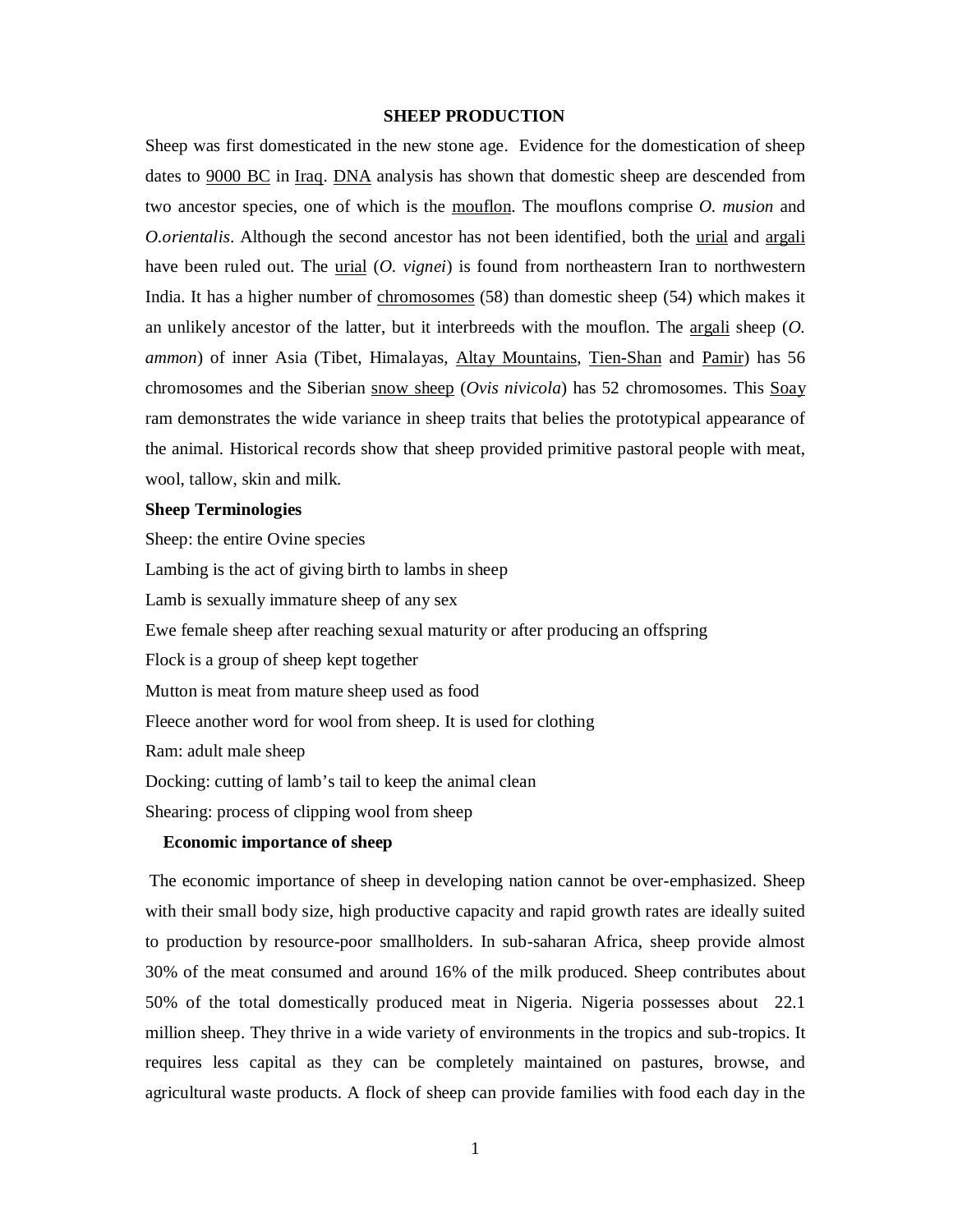form of milk but only in limited parts of the world are sheep milked for dairy food. Countries in Southern and Eastern Europe and some developing countries such as Syria and Turkey consume fresh sheep milk in reasonable quantities . Sheep milk is an excellent raw material for the milk processing industry especially in cheese production. Genotype, animal's feed, health, weather conditions, the number of lambs, milking technique, the botanical composition of the pastures and other factors have a great iinfluence on sheep milk. The Mediterranean countries are the biggest producers of sheep milk. They participate with approximately 47% in the overall world production of sheep milk. Sheep milk yields 18 to 25 percent cheese, whereas goat and cow milk only yield 9 to 10 percent. While sheep usually produce less milk than goats and much less than cows, sheep milk sells for a significantly higher price per pound, almost four times the price of cow milk. Large consumption of sheep milk is thought to lead to longevity. Bulgarian shepherds are noted for their exceptionally long lives, presumably from a diet of the produce of their sheep. Because of its high calcium content, sheep milk is also very good for the prevention of osteoporosis and for those people already suffering from it. Sheep milk is the most nutritious milk on sale in the world today. The only other milk that can be compared with it would be that of the camel and the water buffalo.

#### **Breeds of Sheep in the World**

A breed is a collection of individual within a species which share a certain number of morphological and physiological characters which are passed onto their progeny as long as they breed among themselves. There are many breeds of sheep, but these are generally subclassable as wool class, hair class meat class and dairy class variety breeds. Dual-purpose breeds are bred for both wool and meat. Major wool breeds include Merino, Rambouillet, Romney, Shetland, and Lincoln. Drysdale and Herdwick are bred specifically for carpet wool. Breeds of meat sheep include Beltex, Suffolk, Portland, Hampshire, Columbia, Texel, and Montadale. Breeders of dual-purpose wool class sheep concentrate on fast growth, multiple births, ease of lambing and hardiness. An easy-care sheep is the Coopworth that has long wool and good lamb meat production qualities. Other dual-use breeds are the Corriedale and Shropshire. Sometimes, sheep are used for both purposes equally and cross-breeding is practiced to maximise both outputs. For example, Merino ewes providing wool may be crossed with Suffolk rams to produce lambs which are robust and suitable for the meat market.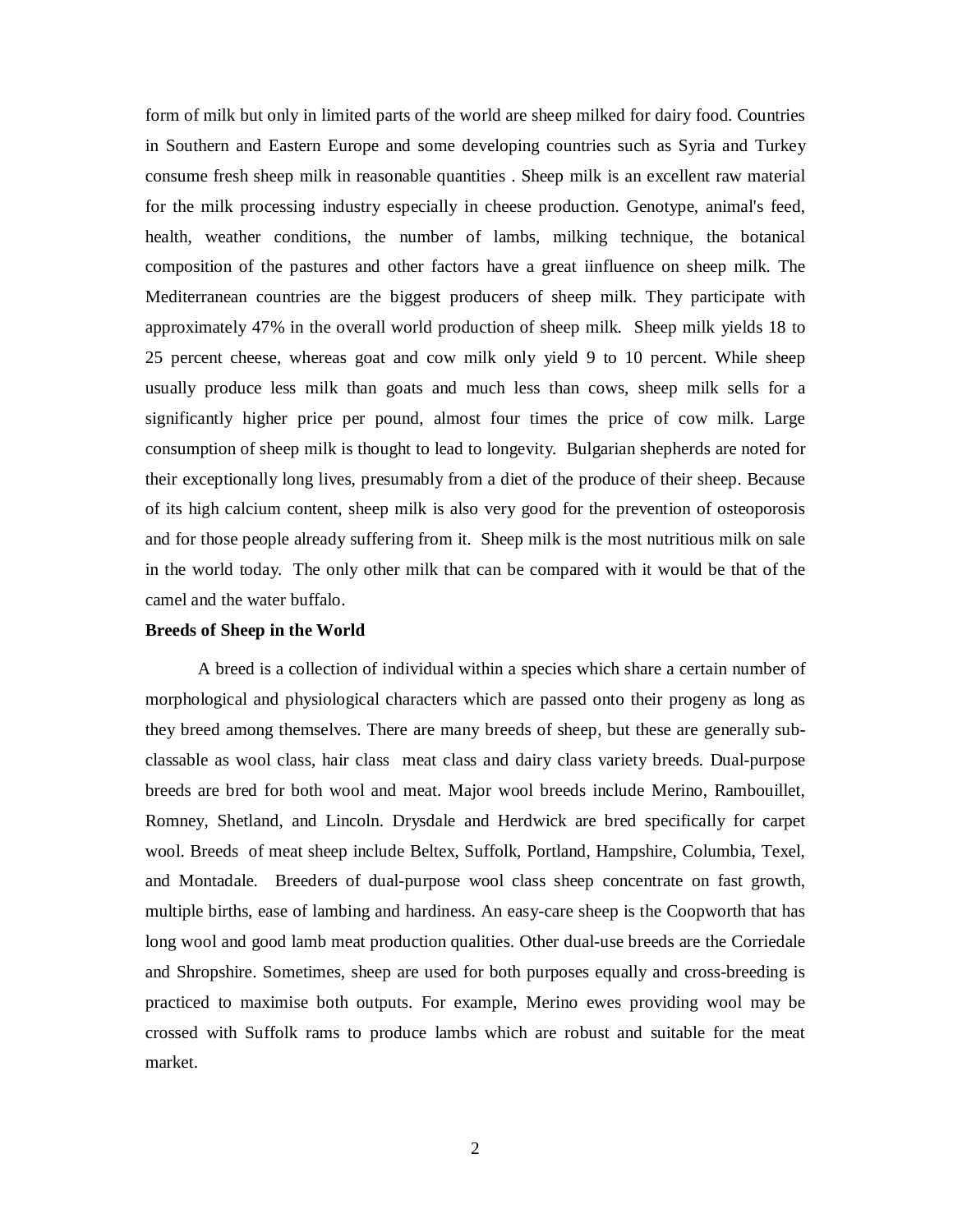Hair class sheep are the original class of sheep in the world, developed for meat and leather. They are prolific and highly resistant to disease and parasites. Dorpers and Kahtahdins are composite breeds of wool and hair crosses with different degrees of wool/hair mixes within the hair class. True hair sheep such as St. Croix, Barbados Blackbelly, Mouflon, Santa Inez and Royal White shed their protective down fibre to an all hair coat in the Spring/Summer. Hair class sheep are becoming more popular for their no-shear aspects.

 Although, milk is no longer a major product of the sheep in many developed countries, such as North America and Australia, its importance has been maintained in other parts of the world including some European countries. The world's known sheep dairy breeds include the following: the Fries Melkschaap, Lacaune, Chios and Awassi sheep.

## **Breeds of Sheep in Nigeria**

 The Nigerian breeds are mainly the hairy type and there are four breeds : the West African Dwarf, Yankasa, Uda and Balami. However, other breeds which are of less importance exist which include the Bororo and the Ara-Ara found in Niger and Anambra States (RIM, 1989). In a survey by RIM (1989), these two breeds were described.

## **West African Dwarf**

*Also Known By: Cameroons Dwarf, Djallonké, Forest-type, Fouta Djallon, Futa Jallon, Guinean, Kirdi, Kirdimi, Lakka, Nigerian Dwarf, Pagan, Savannah-type, Southern, West African Maned*

The West African Dwarf is the predominant breed of the humid tropics from southern west Africa through central Africa. The West African Dwarf is small bodied, compact breed which may be all white, black, brown or spotted black or brown on a white coat. Its variation in colour and patchy distribution make it difficult to distinguish it clearly from the Yankasa. Adult males weight approximately 37 kg. They have a well-developed throat ruff and are horned. Ewes have mature weights of 25 kg. The females are usually polled. They can be bred at the age of 7 to 8 months. They tend to have a short lambing interval. The prolificacy of adult ewes is low to moderate ranging from 1.15 to 1.50 lambs per lambing. At less than 100 g per day under good feed conditions, their growth rate is low and lamb mortality is high. This breed is also trypanotolerant.

#### **Yankasa**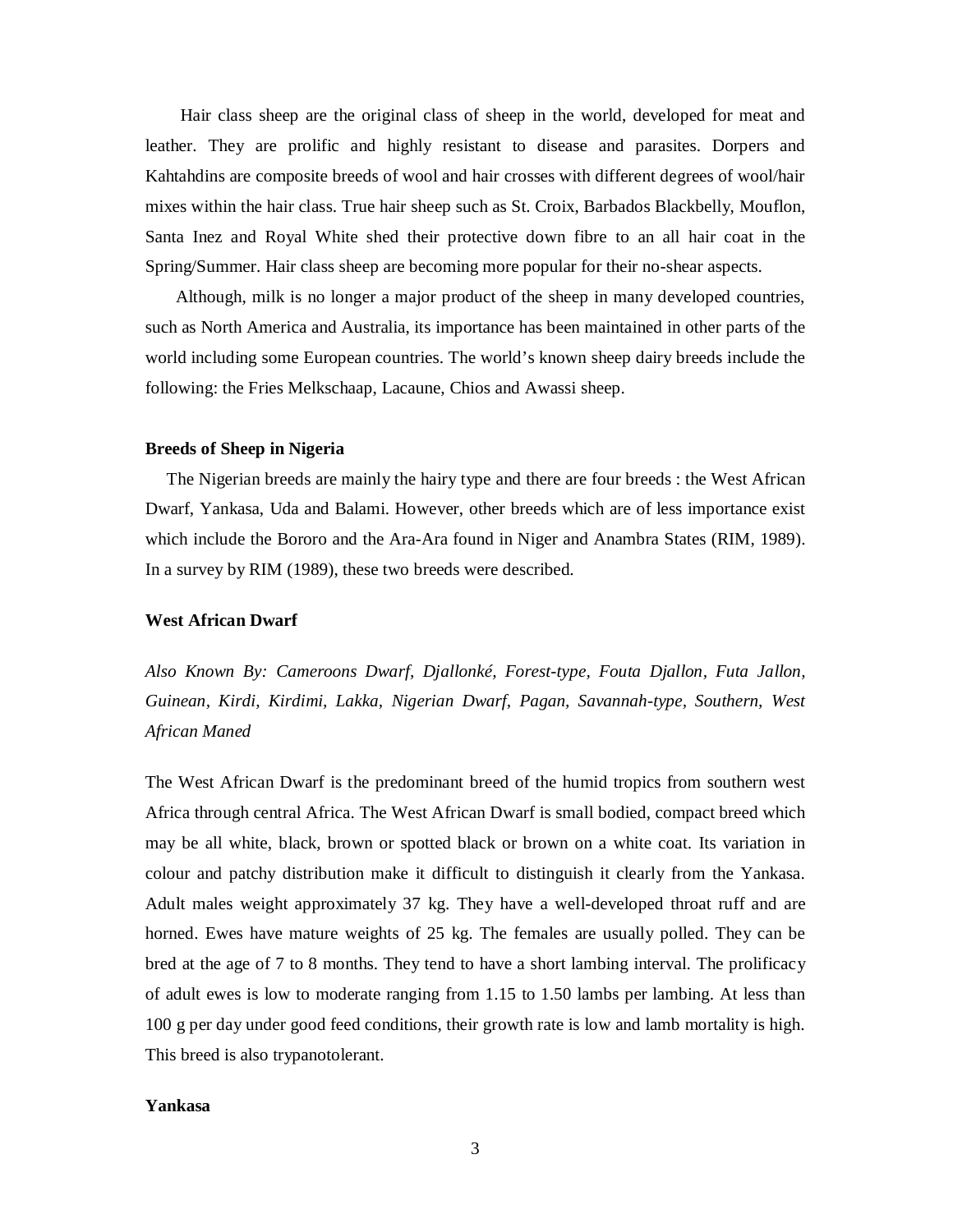# **Also Known By:** *Hausa, White Fulani, Y'ankasa*

The Yankasa is a meat breed found in north and north central Nigeria. The Yankasa is a medium-sized breed of sheep. The tail is long and thin, the ears moderately long and somewhat droopy. Rams have curved horns and a hairy white mane and ewes are polled. They have white coat colour with black patches around the eyes, ears and muzzle. Yankasa rams stand 70 to 80 cm at the withers and weigh 55 to 60kg at maturity. Mature females could weigh 25 to 40kg while male weighs between 35 and 50kg. The milk yield (kg) per lactation is between 30 and 56kg and has a lactation length of 91 days. The peak milk yield per day is 960 grammes.

## **Uda**

# **Also Known By:** *Oudah bicolore (French), Bali-Bali, Bororo, Fellata, Foulbe, Houda, Louda, North Nigerian Fulani, Ouda, Pied*

The Uda is found in northern Nigeria, southern Niger, central Chad, northern Cameroon and western Sudan, the Uda is one of the hair sheep breeds of the Sahel type. It is a meat breed. It is a long-legged breed of sheep with distinctive coat colour of brown or black anterior and white posterior. They are large with straight and long face. The rams of the Uda are horned and the ewes are usually polled. The Uda is slightly smaller bodied than the Balami, although their size ranges overlap. The weight of mature females could be 30 to 40kg while mature rams weigh 30 to 60kg . Milk yield per lactation lies between 32 and 36kg for an average lactation length of 91 days.

#### **Balami**

Balami is the largest bodied native sheep in Nigeria. As a pastoral animal, it is confined to the semi arid north but it is favoured as a stall fed breed by muslims throughout the Nigerian middle belt. It is white and hairy with pendulous ears, long-leg and a long thin tail. Rams are horned but ewes are normally polled. Another feature that makes the Balami distinctly recognisable is its Roman, bulbous nose that distinguishes it from the Yankasa. It has good potential as a meat producer. The weight of mature males ranges from 40 to 80kg while that of female lies between 30 and 40kg. The milk yield per lactation lies between 28 and 33kg in 70days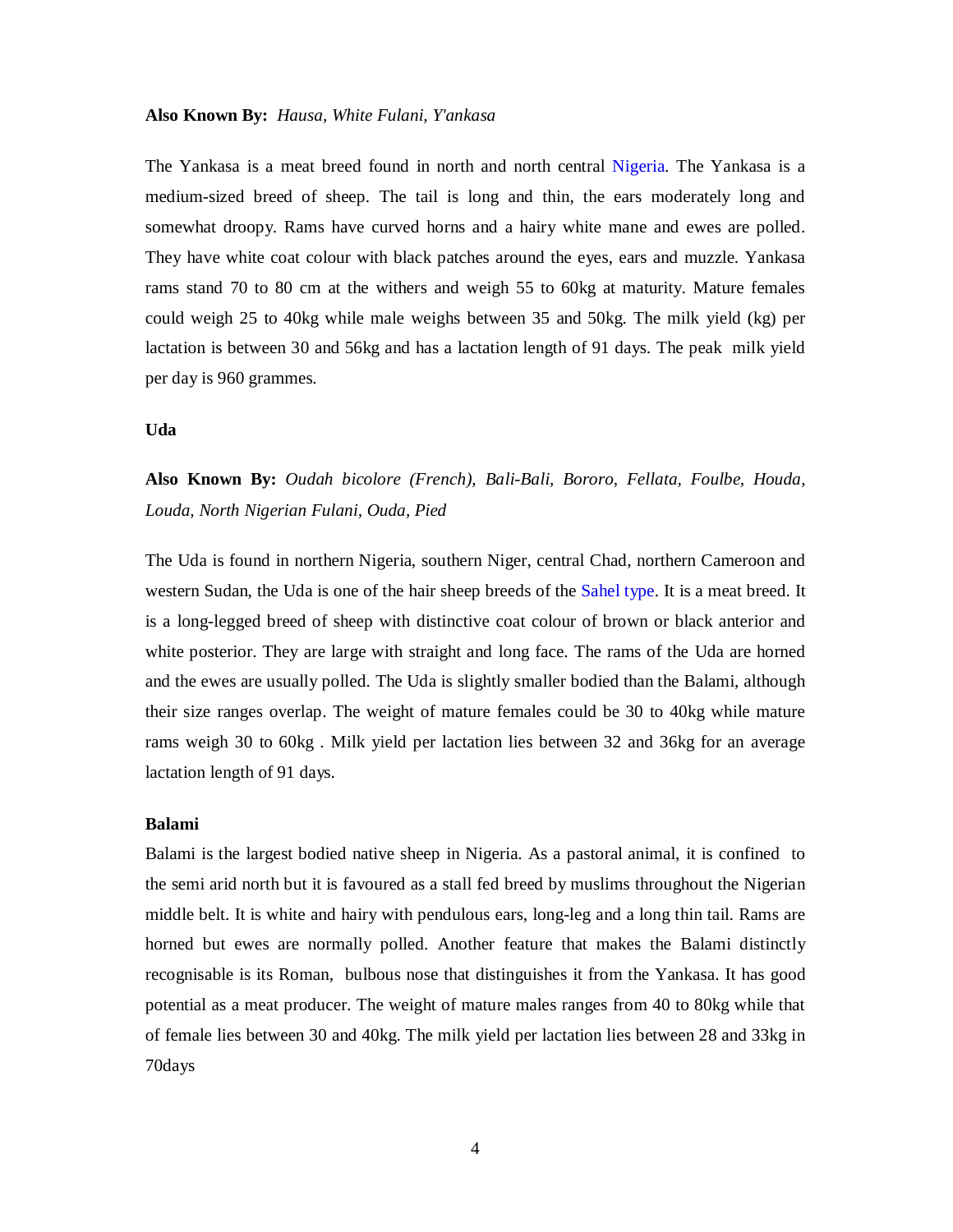## **The Bororo**

The Bororo is a large-long legged breed of sheep said to have originated from Chad. It has white posterior and pendulous white ears. Mature weight is between 45 and 55kg

## **The Ara-Ara**

The Ara-ara also known as Tuareg has its origin from Nigeria and is predominantly white or fawn. The rams of the sheep breeds have horns but polled strains could be existing as had been found with the West African Dwarf sheep

## **Management Systems in Nigeria.**

A number of sheep management systems have been described in Nigeria. These management systems range from free range to tethering in subsistence production to confinement in semi-intensive and intensive systems.

#### **Extensive or Traditional system**

In Nigeria, the system of husbandry is mainly traditional with individuals keeping 2 to 4 animals on which investment is minimal but potential returns are still high. These systems of husbandry are characterized by trekking and exposure to high ambient temperatures. Animals lose body weight while moving. The traditional system of management is characterized by high incidence of diseases and parasitism, together with the adverse effects of tropical climate. Other characteristics include losses to stealing, motor accidents, poisoning by crop farmers and conflicts between livestock owners and crop farmers, losses to predators, indiscriminate mating.

## **Semi-intensive system**

 The semi-intensive management system is intermediate between the intensive and the traditional management system. The system involves grazing of the animals on any available herbage during the day and housing them during the night. On the other hand, the sheep is still fed in the morning and in the evening. Animals were observed for disease problem and veterinary care was provided.

#### **Intensive system**

 The intensive system would involve complete confinement of the animals either in pastures or in pens where feed and water are provided. Here, crop residues such as rice straw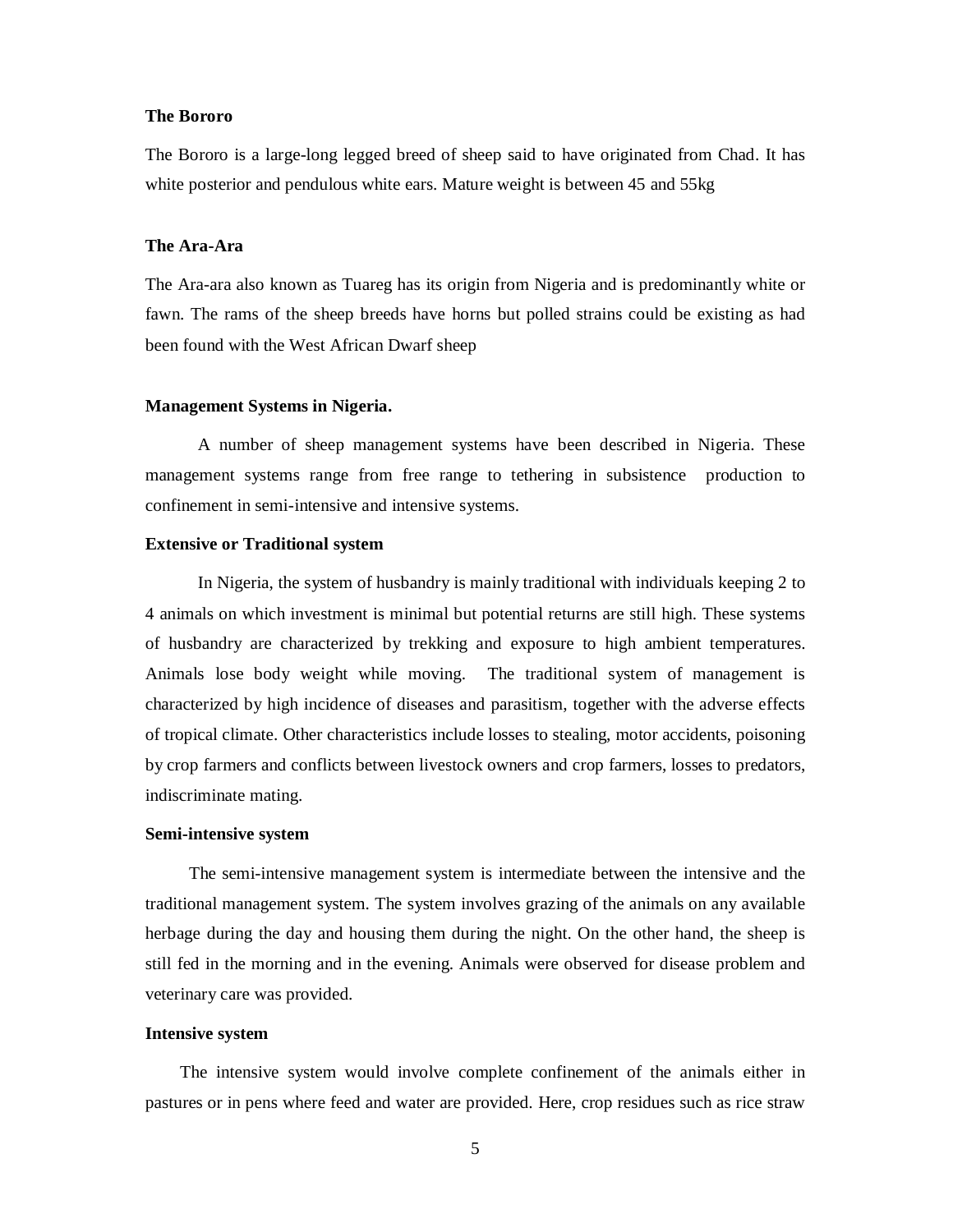and bran, cassava peels, brewers dry grain are provided. Improved nutrition could be achieved through the use of cut – and – carry grasses, legumes or browse supplemented with salt slicks. Under this situation, adequate nutrition is ensured and the welfare of the animals is constantly monitored with full veterinary care being provided. The greatest advantages of this system are effective conversion of crop residues or supplement to products of high biological value such as milk and meat. There is control of reproduction, improved performance and hygienic conditions, collection and use of faecal materials as farm yard manures, reduction in cases of parasitic diseases, control of sheep against auto-knock downs and little or no damage to the environment.

## Factors favourable to sheep production

As compared to other classes of livestock, sheep possesses the following natural advantages

- 1. They are particularly good in the utilization of more arid type of grazing
- 2. They are good at utilizing wasteland and are also excellent scavengers, gleaning fields and destroying weeds
- 3. Compared to cattle, they produce more liberally in proportion to what they consume
- 4. Some breeds, e.g. the wool type produce two products- wool and lamb available for market at two different periods of the year
- 5. Their returns come quickly, lambs may be marketed 8 months after the ewes are bred.
- 6. Sheep droppings are particularly less subjected to wastes because of the way they are dropped and tramped into the soil.

Factors unfavourable to sheep production

- 1. Sheep are subject to attack by predators, including dogs
- 2. They are less resistant to diseases or injuries
- 3. Sheep are susceptible to a number of parasites e.g worms
- 4. For the wool breeds, in the international market have always been politicized, and moreover synthetic fibres is in stiff competition with the wool

Starting Sheep Raising

In starting any livestock enterprise, certain factors such as land, breed of stock and infra-structural facilities and their cost need be adequately considered.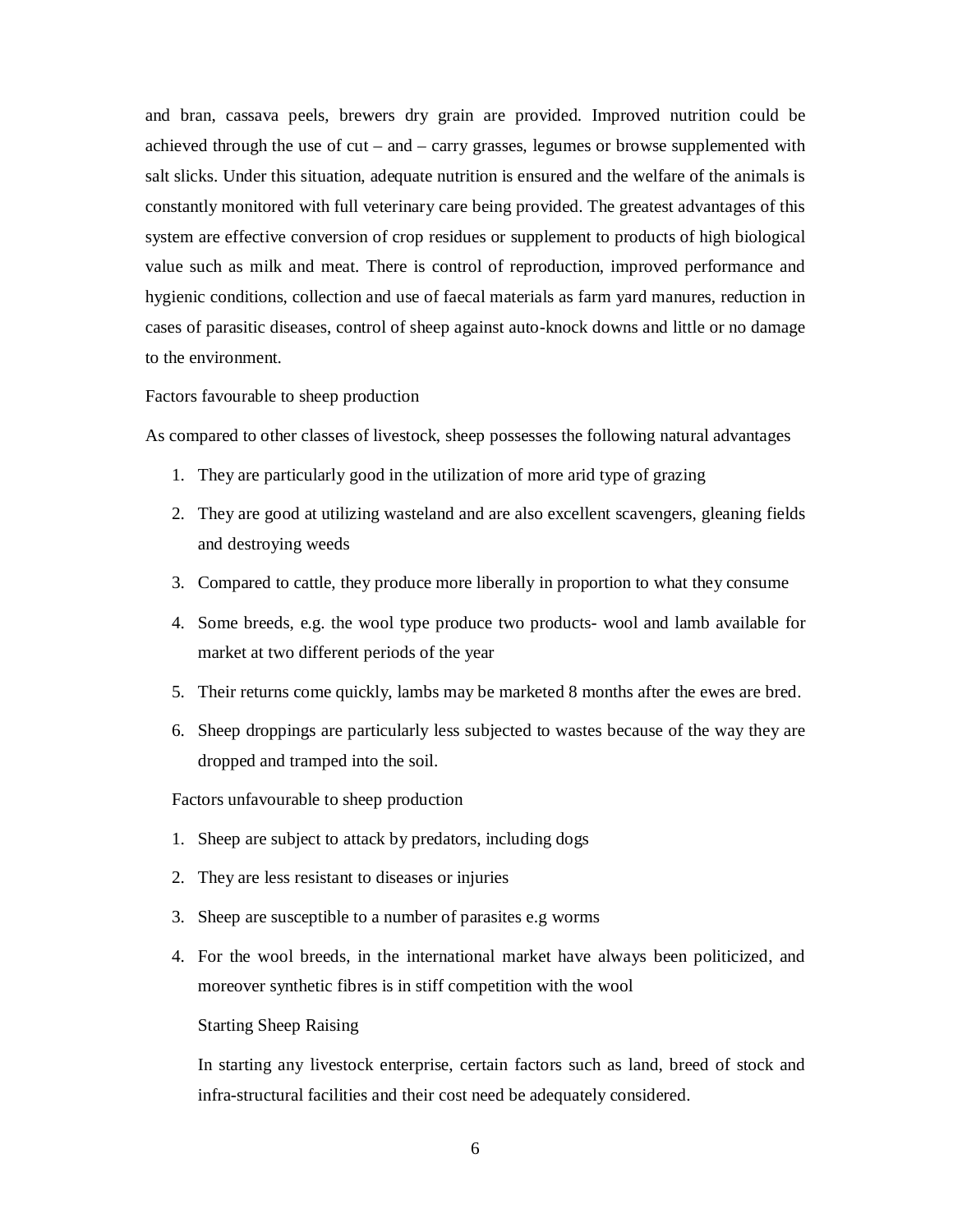- 1. Land: Under extensive grazing conditions, land requirement is 1.6-4.0ha per 100 sheep. However, under intensive management, a well established pasture of I ha would support 26-40 sheep.
- 2. Breed: Advisable to use breeds adaptable to the ecological zones where the enterprise is to be set e.g. for this zone use the West African Dwarf or the Yankasa.
- 3. Infrastructure: An office accommodation for a large enterprise, adequate fencing because of their size require chain link fencing or close fencing. Chain links are at present very costly, so wood posts plus wire but designed to be close will be adequate.
- 4. The foundation stock: Foundation stock for starting sheep rearing enterprise should be purchased from reputable sheep breeding farms or government farms such as the LIBCs. This would ensure purity, high genetic quality and freedom from disease. Unfortunately, however, the number of available breeding farms are limited. The open market therefore becomes the place of choice for the purchase of breeding stock. In purchasing animals from the open market, attention must be given to the animals health, age and physical appearance.
- 5. Health: All ewes selected must be in a thrifty, vigorous condition. They should have every appearance of a life of usefulness ahead of them and give every evidence of raising strong healthy lambs. Such animals should be free of catarrh, diarrhea and skin diseases. Also, ensure that animals are free of ectoparasites such as ticks and fleas.
- 6. Age: It is advisable to buy sheep 11/2-3 years old. The age of sheep could be determined using their teeth. The lamb has narrow teeth known as milk teeth. At 12-14 months, the 2 center incisors are replaced by two large, broad, permanent teeth while those 3 years have permanent teeth. At 2-21/2 years, they have 4 permanent teeth while those 3 years have 6 permanent teeth and at above 4 years, they have 8 permanent teeth.
- 7. Physical appearance: Animal with physical defects such as lameness, blindness and malformed toes should be avoided. Lean and stunted animals should be avoided. Purchased animals should be fine looking, active, have bright eyes and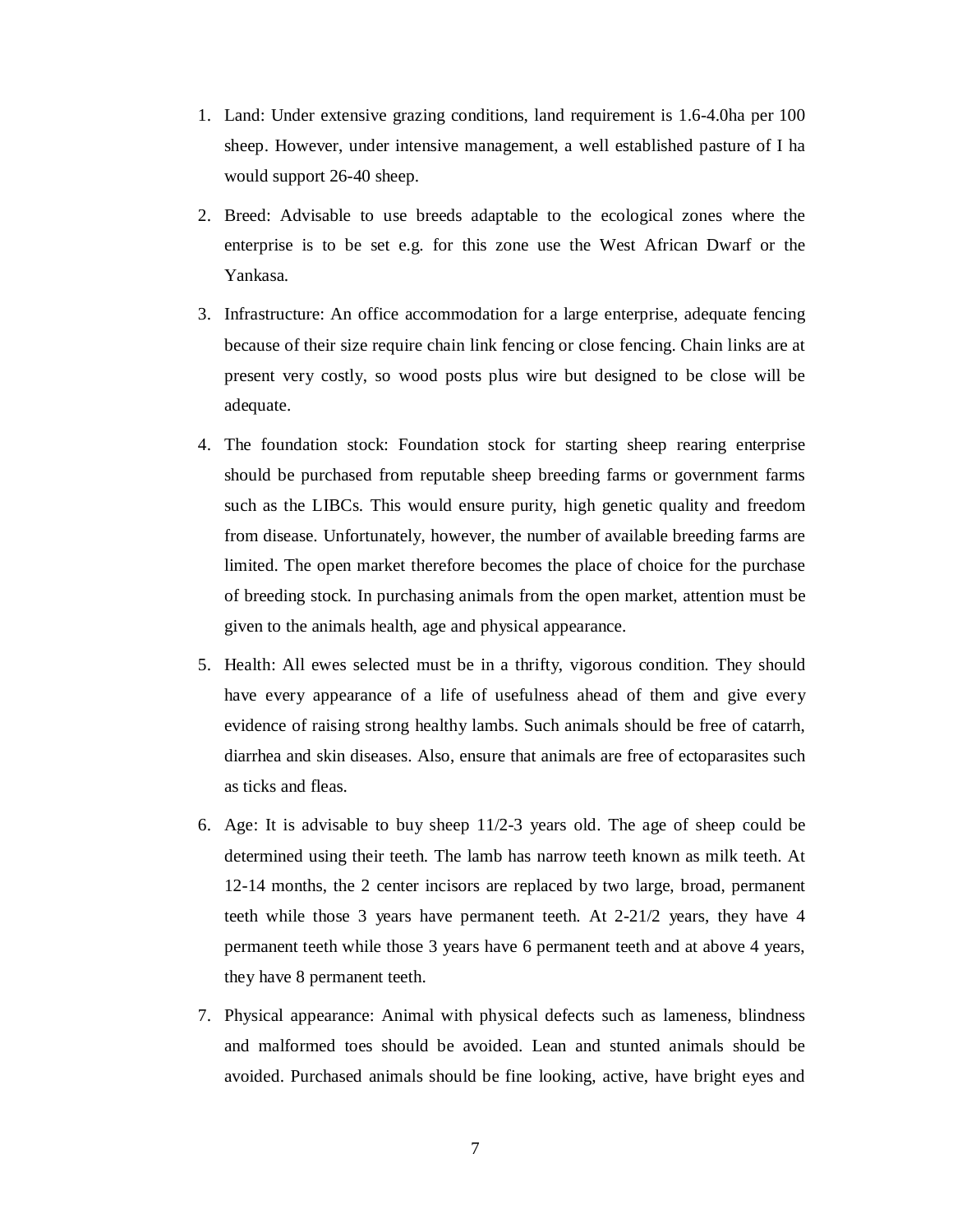fine (rather than scruffy and rough) coats. It is advisable to buy in small batches from as many genetic variability as possible.

Initial Health Precaution: It is good husbandry practice to quarantine newly purchased animals for 1 month before introduction to the herd. Recommended treatment required during the 1 month period are as follows:

Day 1: Give prophylactic antibiotic treatment for 3 days

Day 4: Give broad-spectrum anthehelmintics and coccidiostat treatments. Coccidistats should be given for 7 days

Day 7: Spray for ticks

Day 28: Repeat anthelmintics and spray against ticks. Trim overgrown hooves

Day 30: Animals can join the main herd

In the humid zones of Southern Nigeria where PPR (Pestes des Petit Ruminants or Kata-a viral disease of sheep and goats) may be a problem, vaccination against this diease using PPR antiserum on day 1. And on day 10, Tissue Culture vaccine (TCRV) vaccine should be given subacute in the neck region above the shoulder. Always consult the veterinary doctor for your vaccination programme.

### **Breeding and Reproduction**

Like in cattle, there are two types of breeders, commercial and purebred breeders. Commercial breeders specialize on securing high percentage of crops. They use purebred rams. On the other hand, the purebred breeders specialize on production of purebred rams for sale to commercial breeders and the other breeder as foundation stock. There are no commercial or purebred breeders in this country. Most animals are still from the village productions that have no special objective except for meat production. It is good practice to separate ram from ewe lambs after weaning. This will prevent indiscriminate mating or breeding and facilitate breeding during specific times of the year.

## **Age at puberty**

Sheep attain puberty at 5-6 months, sexual organ of rams are already functional at this time. However, rams should not be used before age 11/2 years while ewe lamb could be bred at 9-12 months. It is good practice to replace breeding rams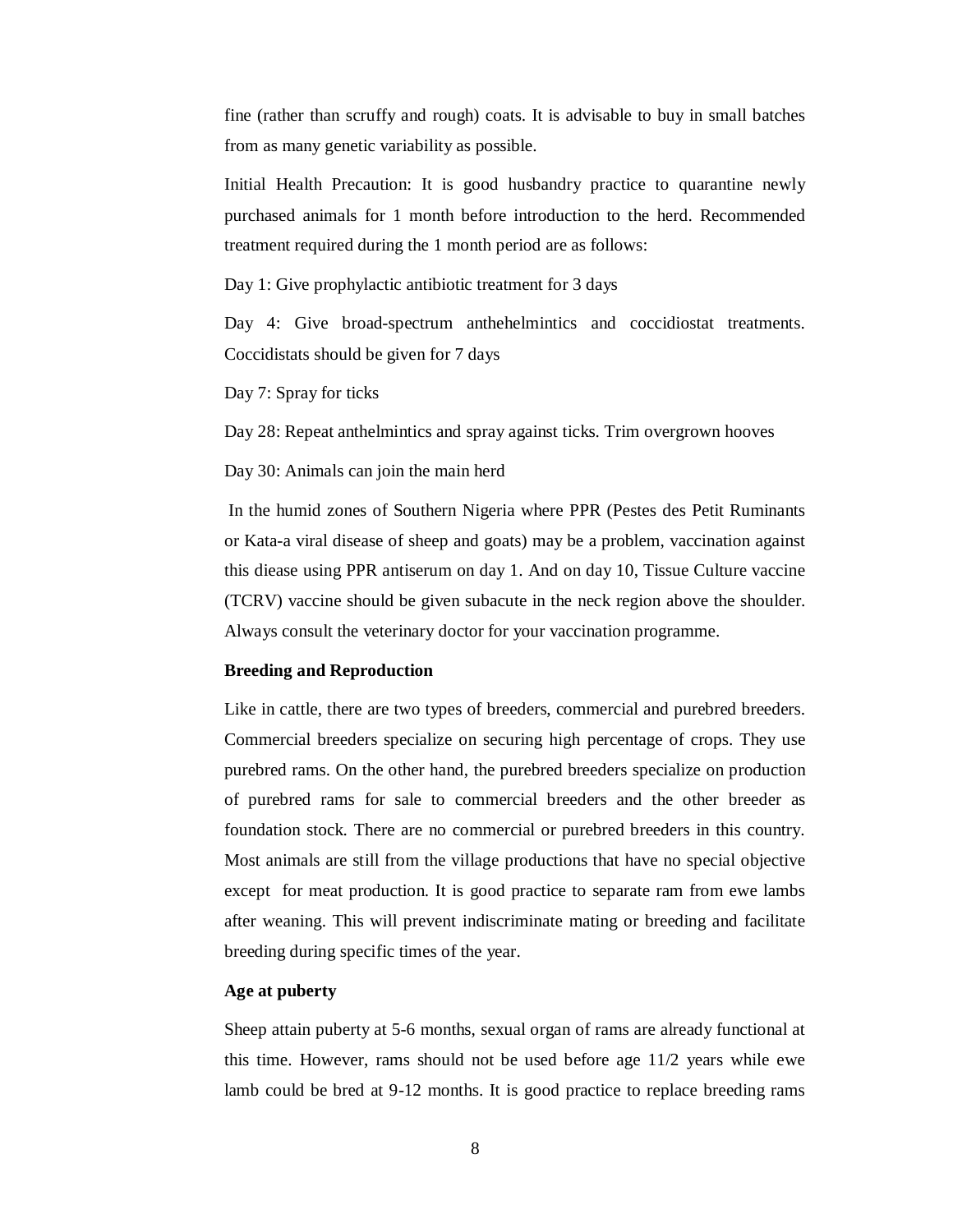with newly selected ones after each breeding season. A minimum of 6 rams should be in a flock of 100 ewes. Feeding of breeding rams should be improved 6 weeks before the breeding season.

#### **Estrous cycle**

 The estrous cycle in the ewe is 16-17 days with estrous duration being 20-42 hours i.e. approximate 1-2 days average being 30 hours. Ovulation occurs in the ewe from about 24-30 hours after the onset of estrous after 16-17 days. There are no visible signs of heat in the sheep except the acceptance of the ram or teaser with an apron. This is the only external detection of heat in ewes. In flock mating, rams should be left in flock for 6-8 weeks to ensure (3 estrous cycles) that all ewes are bred. After that, they are withdrawn.

 Rams should be joined with ewes 2 weeks after lambing. The ewes will still be nursing their lambs at this stage, but this does not prevent them from getting pregnant. Batch lambing could be ensured by synchronization using progestogen virginal sponges. Ewes lambing within 2-3 weeks interval would be synchronized.This consisits of inserting the progestogen in-plants into their vaginal for 12 days. Introduction of rams to treated flock 2 days before sponge removal would enhance ovulation. Mating does not begin until sponge removal. Estrous normally spread over 4 days following sponge removal. Non-pregnant ewes would return to estrous 16-21 days following sponge removal.Gestation period in ewes is about 5 months i.e. 152 days. Repeat breeder ewes, those weaning poor weight lambs and old ewes above 7 years shoul be culled.

#### **Nutrition and Pregnancy**

Nutrition exerts some influence on the reproductive performance of the sheep. The practice of flushing ewes i.e. feeding these ewes more generously 2-3 weeks before breeding would improve lamb crop by 15-30% and make rebreeding easier. Flushing could be accomplished by feeding concentrate or providing lush pasture or range. Steaming is done to pregnant ewes 6-8 weeks to parturition or prior to lambing to increase parturition rate and lactogenesis or milk production. Fat ewes are conditioned by exercise.

 Undernourishment during late pregnancy may cause pregnancy toxaemia (a metabolic disease), low birth weight and poor lamb survival. Undernourishment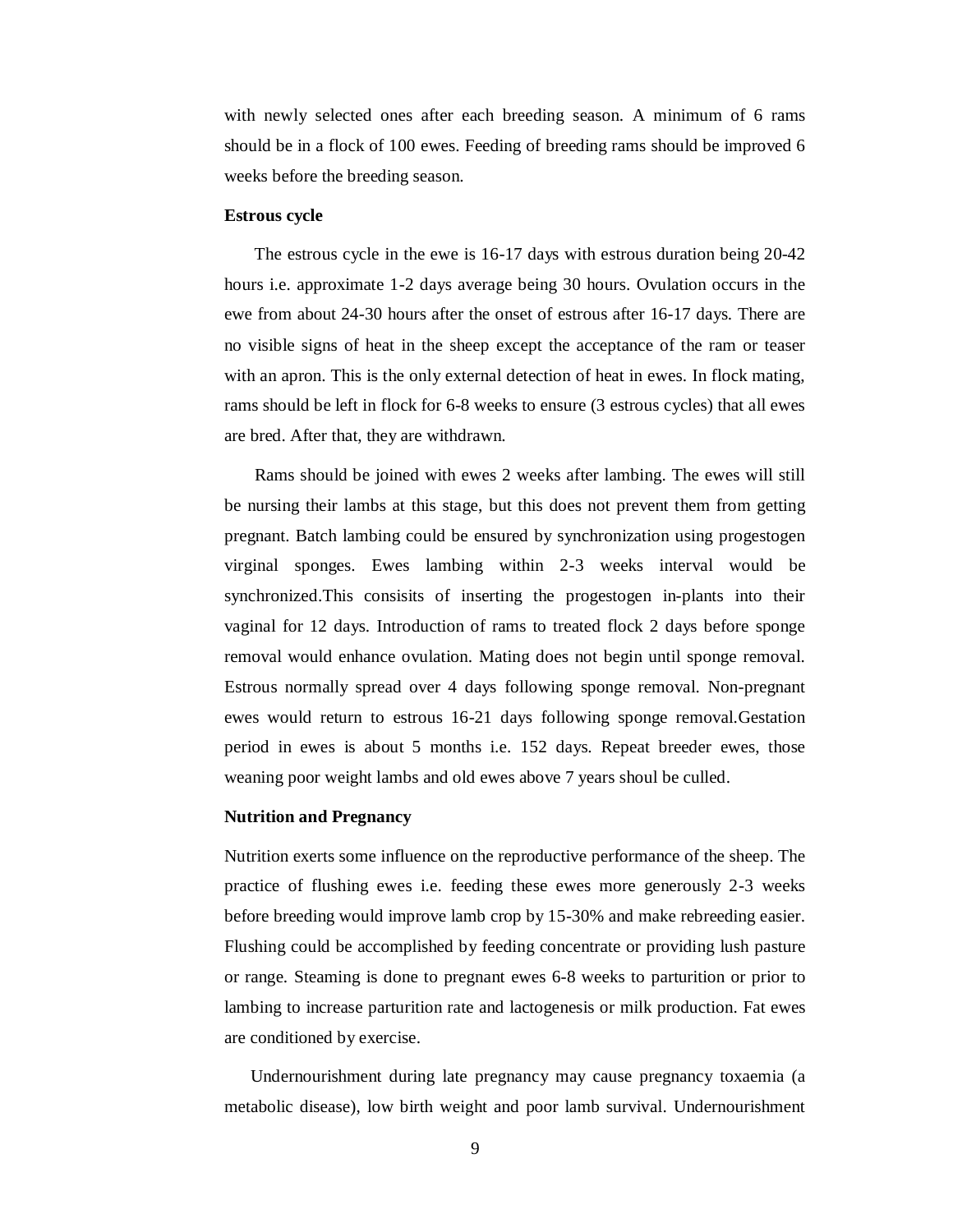during lactation and rebreeding may result in depressed lactation, delay estrous, lower ovulation rate and poor fertility. Survival rates, weaning weights of lambs of undernourished ewes are poor. Good nutrition and management ensures about 80% lambing rates of bred ewes with 25% twinning rate.

## **Identification**

 Identification of individual animal facilitates management and breeding operations such as record keeping, selection of replacement stock and culling of unproductive animals. Metal or plastic tags are available for identification purpose. Wooden tags with number painted on them could be hung on the neck of the animals.

## **Feeding**

Roughages is the natural food for ruminants and the cheapest food for sheep. Roughages could be derived from rangelands, fallow land, sown pasture or crop residues. For ntensive sheep production, pasture establishment is a good investment. Well established, well-managed pastures will support 25-40 sheep per ha during the rainy season or 5-10 during the dry season. Sheep should be allowed 6 hours grazing a day or be offered 1.5-2.5kg of good quality hay. Animals should be supplemented with 0.2-0.5kg of concentrate daily. Concentrate feeds are now sold in 25kg by millers all over the country.

## **Water**

Sheep require 2-6 litres of water per day. This will vary with the age, physiological status, type of feed and ambient temperature. Both water and mineral salt licks should always be available to the animals.

#### **Housing and other facilities**

Housing is important requirement for intensive sheep production. Housing is essential for overnight shelter and provides security against predators for the sheep. Als, it provides protection against rain and cold. Provision of housing leads to overall improvement in the performance of the animals. Sheep housing can vary from a low mud-wall building with thatched roof, to a brick or concrete wall with corrugated iron sheets roofing. Also, corrugated iron walled building could be used. Such housing should be located on a well-drained soil. It should be well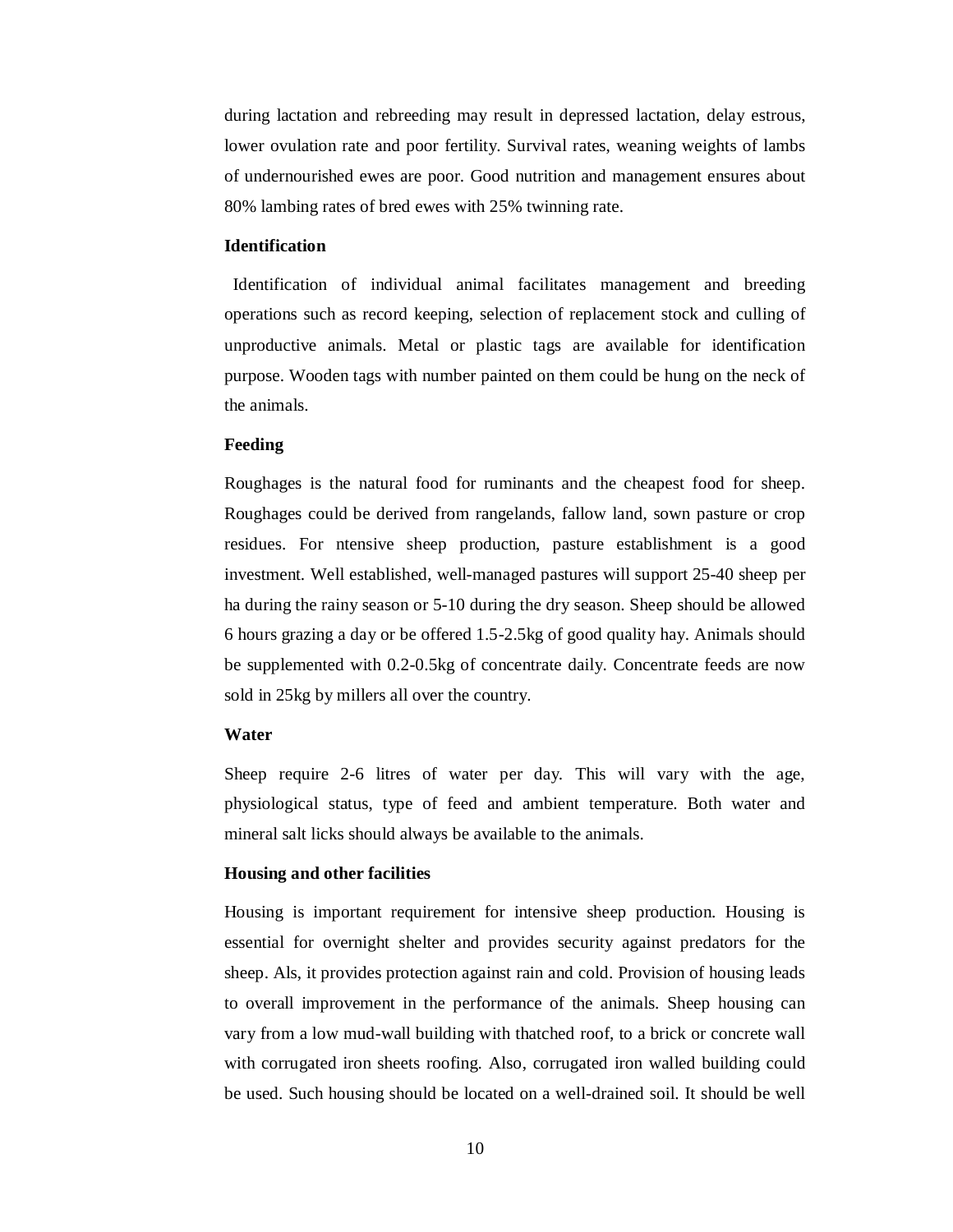ventilated to avoid dampness. The floor can be of cement or rammed earth; it should be easy to clean and should be covered with good bedding material such as starw or wood shavings which can be changed from time to time.

## **Handling sheep**

Handling in sheep management could simply be defined as a way in which the husbandman drag, push or carry the animal to where they will be fed, administered drug for research purpose, for observation and study of their behavior. Good handling of small ruminant will prevent the animal from being injured and guarantee the safety of the handler. If sheep are to be caught and handled for any reason, they should be confined to a small corral or shed Appropriate way to handle sheep are

- 1. Husbandman or attendant must know how to relate with the animal since animal communicate in one way or the other e.g. if a ram use its leg to scratch the ground continuously, it simply means it is ready to attack anybody
- 2. Sheep may best be caught around the neck, by the hindleg, or by the rear flank. They should be carried by allowing the hindleg to fold towards the front while using the other hand to hold the remaining leg. Never should they be caught by the wool.
- 3. The young animal should be carried close to the chest depending on the age, weight and body conformation.

Generally, what matter most is the good relationship with the animals as this will facilitate good handling.

## **Management practices**

Sheep are gregarious, that is, they prefer to cluster together. The tendency of these animals to cluster together facilitates their management and makes it easy to discover any abnormalities in the flock, sick animals often withdraw or lag behind. For better performance of sheep, the following management practices should be undertaken:

**Castration:** Castration can be defined as the careful removal of the testes in the male animal. Ram lambs not needed for breeding should be castrated at one or two months of age. The purpose of this is to make the animal grow fatty and be more useful and more economically acceptable. Ram lambs are castrated to stimulate growth and improve meat quality. Castration should be performed by an experienced breeder, husbandman or a livestock farmer. Emasculator, burdizzo and elastor band are equipment used for castration.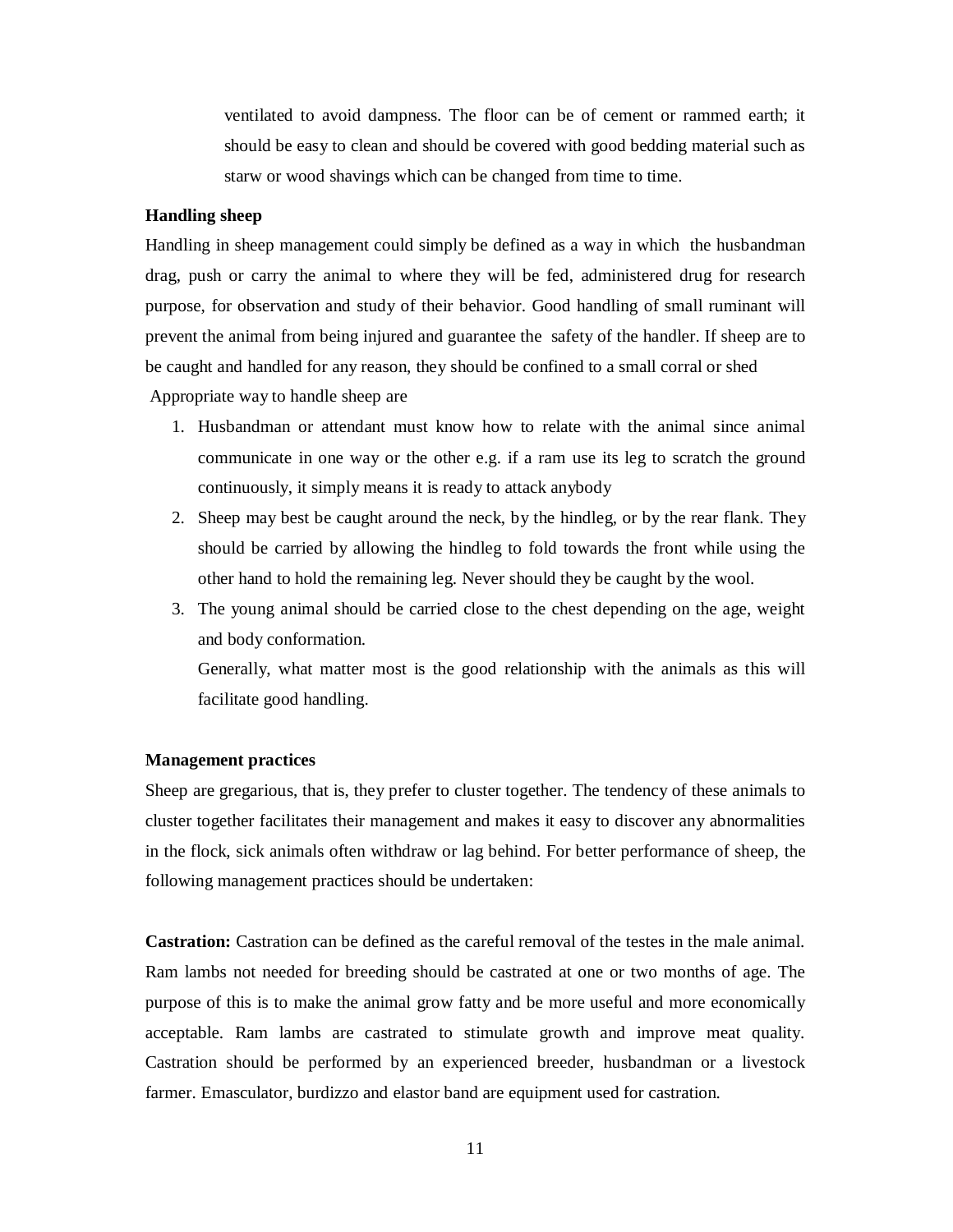**Dehorning or Disbudding:** This is the removal of horn. The essence of this is to give the animal fitness, reduce the incidence of injury, allow more animals be kept in a space and to allow the animal to grow. The procedure involves destroying the area of epidermal growth after one or two days after birth with caustic paste. Surgical removal involves the use of scoop. This equipment is used to clip the area after disinfecting. If caustic paste (sodium hydroxide or NaOH) or caustic paste is used, then the ram lamb should be restricted for half an hour so that it does not rub the caustic paste off. Fully grown horns can be removed by clipping them from young animals or by sawing them in mature animals, in both cases local anaesthesia is applied.

**Deworming:** Deworming is the process of removing worms from the internal environment of the animals using chemicals. Some of these worms include flukeworm, hookworm, roundworms, pinworms, tapeworms and so on. Chemicals used for deworming often referred to as dewormer include thiabendazole, banmith, phenothiazine, febendazole, coopane, piperazine, flukazole. Deworming can be done through drenching. Deworming should be periodically (usually four times in a year) to eliminate worm infestation. Good hygiene and cleanliness should be maintained on the farm in order to prevent worm infestation. Rotational grazing must also be practiced.

**Spraying:** insects, ticks, mites and lice are all ectoparasites since they live on the the outside of the bodies of the animals. These parasites can cause direct harm like the blood sucking insects and ticks which may or may not transmit diseases . Biting flies like tabanid can make the animals restless and prevent them from grazing properly. Mites and lice causes extreme irritation in sheep and leads to losses of hides and skin in sheep while common housefly is a carrier of a number of bacterial infection including anthrax. Tick causes a number of diseases which are of economic importance in West Africa. These include red or heart water disease (babesiosis), gale sickness (anaplsmosis), spirochaetosis. Ticks may also transmit mechanically the disease known as Kirchi (skin streptothricosis).

 Spraying should be done to eliminate these pests. This is done by spraying the animal with insecticidal chemicals or by forcing animal to pass through a pool of water to which some chemicals have been added. There is also topical application of this chemical to the back of the animals. This operation should be carried out forthnightly in the rainy season and monthly in the dry season. Some of these chemicals include vetox 55, toxaphane, bayticool, asuntol,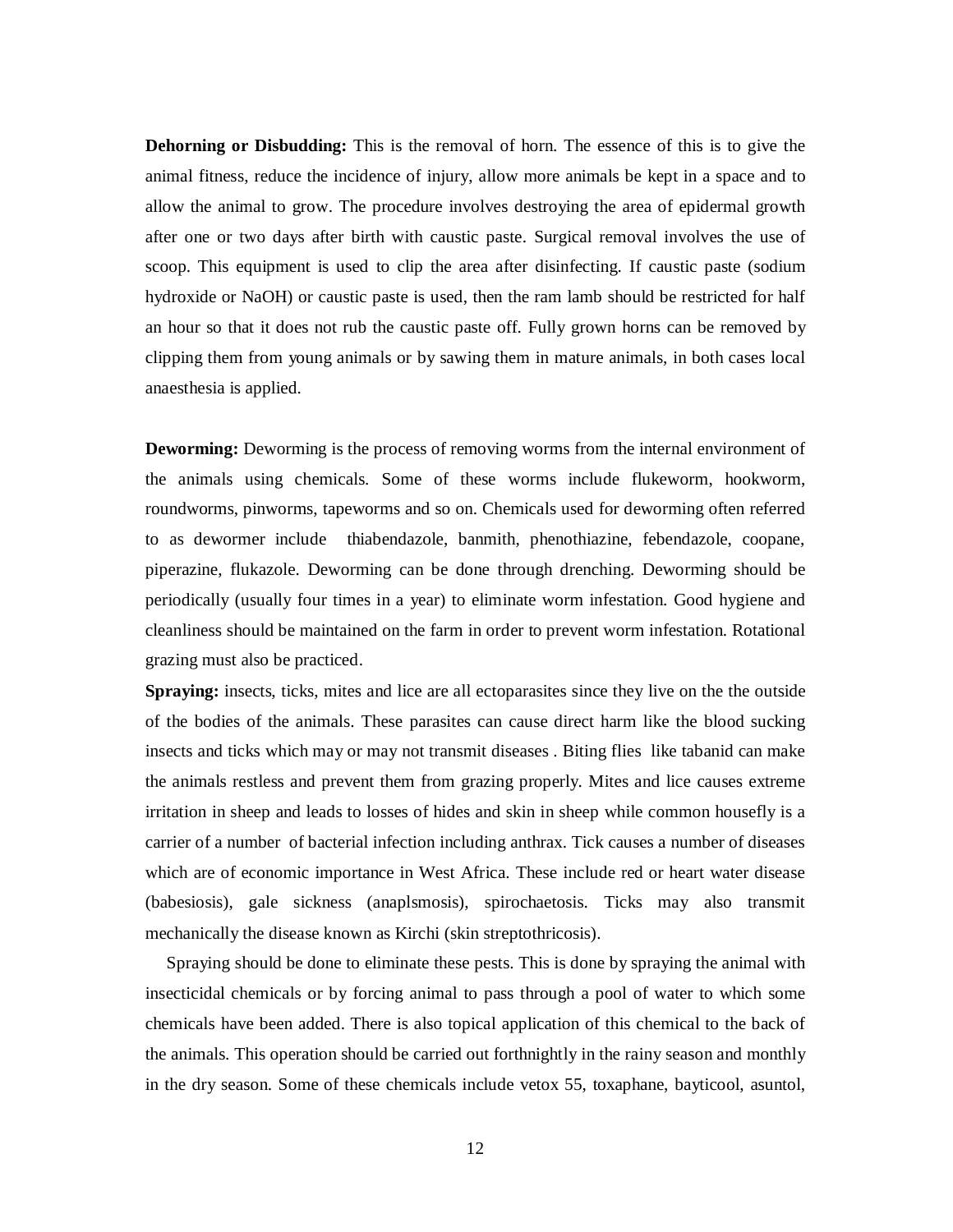lindane. Ivomec, an injectable chemical can be used to cure both ectoparasite and endoparasite at the same time.

**Vaccination:** Vaccination is the process of administering vaccines inorder to prevent the occurrence of diseases or protect the animal from contacting serious infectious disease. Diseases that are contagious and deadly are usually vaccinated against in order to prevent the outbreak of disease which can wipe out a whole flock or herd. Examples of such diseases are anthrax, foot and mouth disease, pox, tuberculosis, blue tongue, clostridial disease, rabies, rift valley.

Below are some diseases and the age at which they could be vaccinated

| Diseases               | Age to be vaccinated                          |
|------------------------|-----------------------------------------------|
| Foot and mouth disease | (a) At 4 weeks old                            |
|                        | (b) Then every 6 months                       |
|                        | (c) When outbreak occurs                      |
|                        | (d) At weaning                                |
| $P_{OX}$               | (a) At 5 weeks old                            |
|                        | (b) Then every 3 years                        |
| Anthrax                | At weaning<br>(a)                             |
| Clostridial disease    | (a) Lambs born of vaccinated ewes at 4 months |
|                        | (b) Every 6 months                            |

**Hoof trimming:** Hooves should be worn down to a reasonable level. This is done by using hoof pick or sharp knife. On softer pastures or in zero grazing system, hooves grow too long and feet can be damaged causing thrush, an infection easily detected by its unpleasant smell. Every few months, the hooves should be inspected and trimmed with a sharp knife. A disinfectant should be applied where infection occurs or if the trimming results in an injury.

## **Routine Health Management**

Flocks health management is very important in intensive sheep production system if mortality is to be kept reasonably low. Seek the advice of a vertinary doctor in planning flock halth management. The following precautions should be taken for proper health management

- 1. Maintain good sanitation in pens
- 2. Control internal and external parasites by regular deworming, spraying for ticks and other ectoparasites
- 3. Close observation at all times would allow early detection of sick animals.
- 4. Isolate sick animals and seek prompt veterinary assistance for diagnosis and treatment
- 5. Keep proper health records and have dead aninals autopsied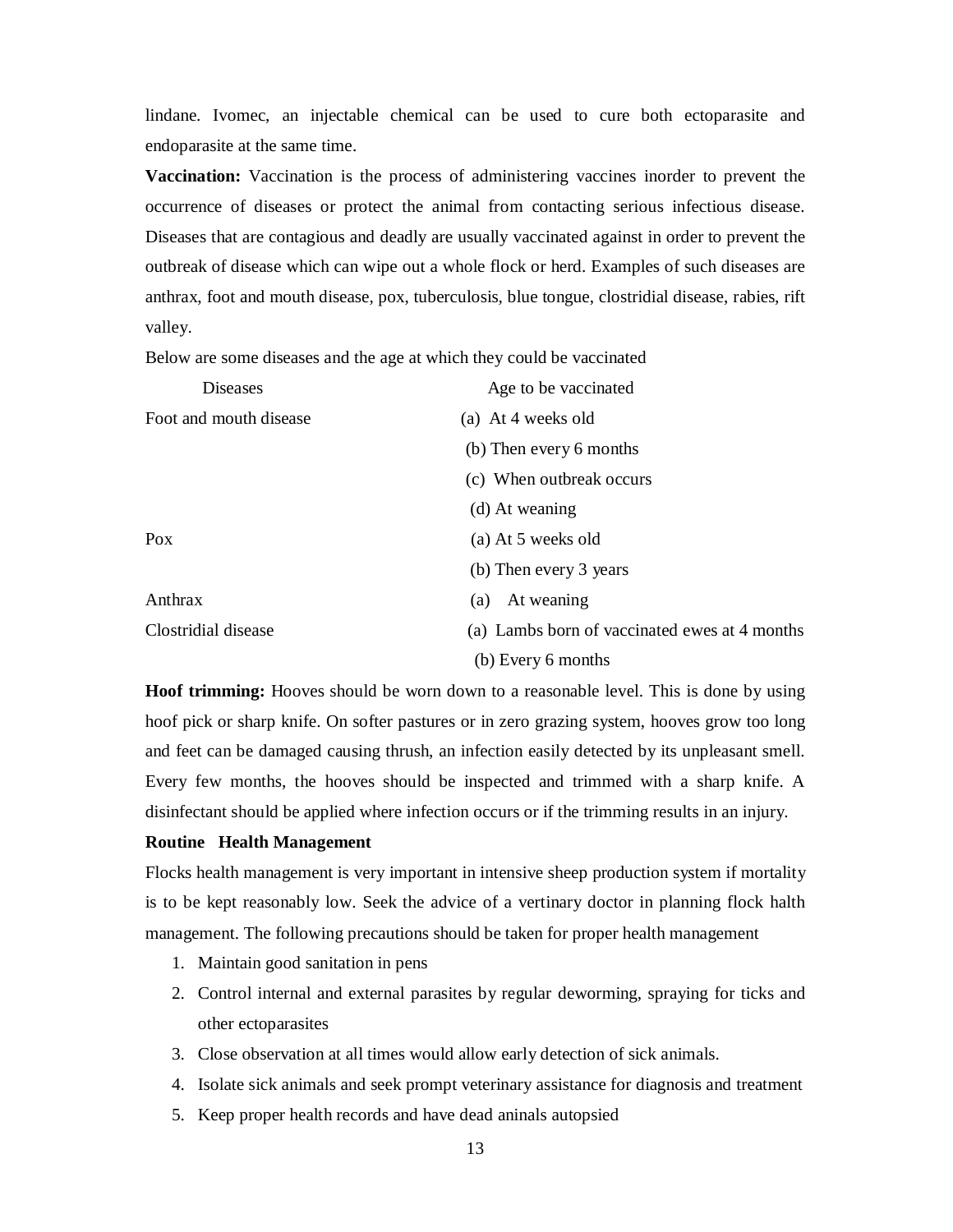- 6. Quarantine newly purchased animals for 30 days
- 7. Provide salt licks and clean water liberally
- 8. Ensure adequate and balanced nutrition
- 9. Where pasture is established, rotational grazing is enforced to prevent parasitic buildup pastures and enhance good nutrition
- 10. Trim hooves and horns when necessary

## **Feed-lot fattening of rams**

Intensive sheep production offers a major attraction for feedlot large-scale production of rams especially for sale during festivals when they are sold very high prices. Before going into the business, there is the need for careful consideration and planning if the venture is not to fail. Important points to consider include (a) source of rams health care, housing, feeding and the market.

# **Source of rams**

Rams could either come from farm flock or from open market. It is advisable to purchase at times of low prices. Time the buying period precisely to allow fattening for 3-4 months. Remember your selection rules when buying. Essentially festival rams should be free from any deformities and should have well grown horns, it should be 1-4 years old. A well grown, large rams are specially attractive during festival periods. Avoid very young or very old animals.

 Remember to quarantine and the routine management rules. Feed supplies and feeding practice exert some considerable influence on weight gains and consequently the profit margins. It is therefore essential to feed animals adequately both in terms of quality and quantity. Feedlot rams should be given good quality grain or legume hay at daily rates 1-2.5kg depending on size of ram and type of hay plus 0.2-0.5kg of a concentrate rations for sheep.

The following ration combinations will be adequate

A. Maize 25%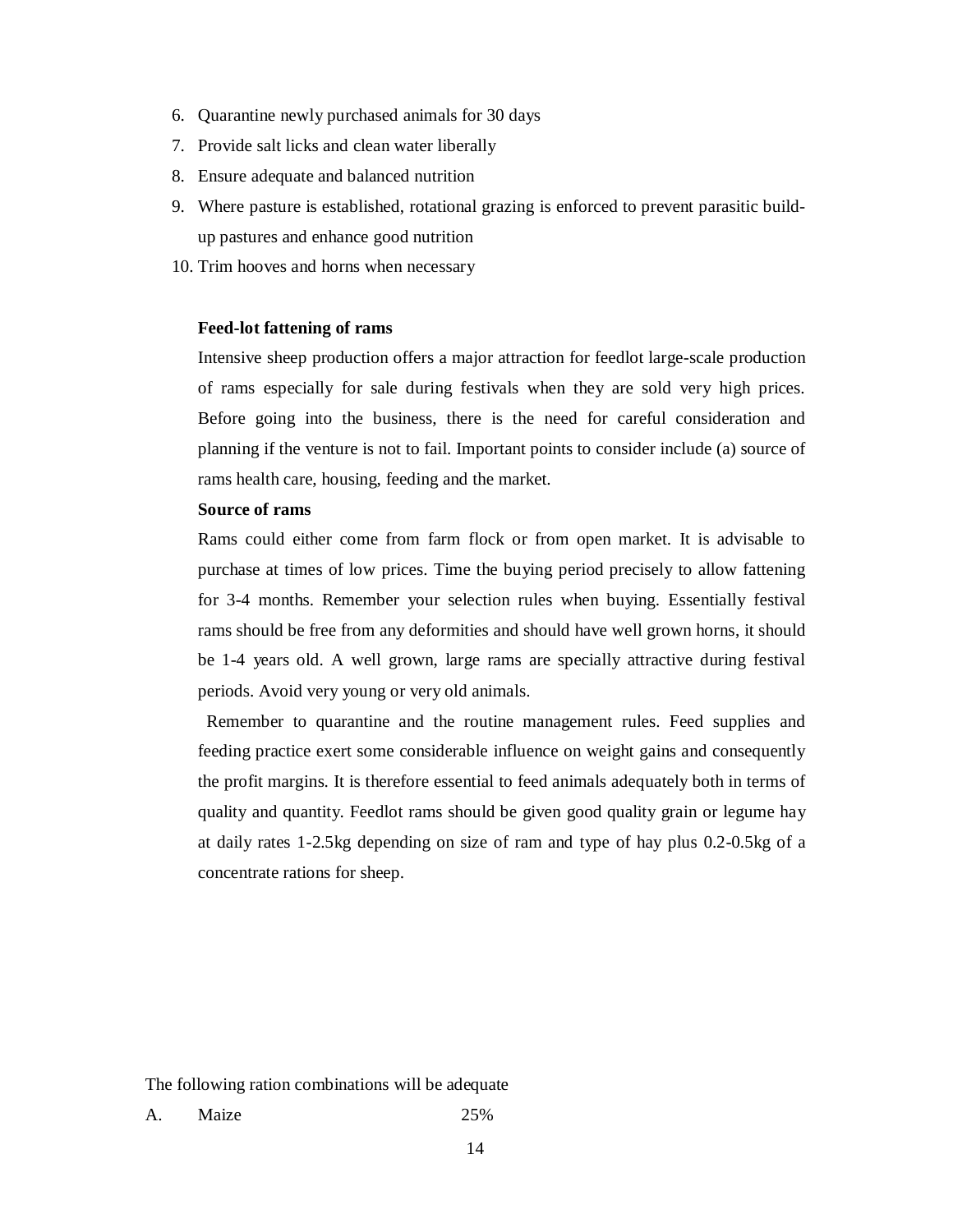|               | Cottonseed cake      | 25% |
|---------------|----------------------|-----|
|               | Wheat offals         | 30% |
|               | Brewer's dried grain | 20% |
| B             | Wheat offals         | 40% |
|               | Cottonseed cake      | 25% |
|               | Brewer's dried grain | 25% |
|               | Molasses             | 10% |
| $\mathcal{C}$ | Wheat offal          | 35% |
|               | Palm kernel cake     | 30% |
|               | Brewer's dried grain | 25% |
|               | Molasses             | 10% |

 Where labour is cheap, rations may be offered in equal installments of 2 or 3 times daily. Otherwise rations could be offered once daily. Water and mineral salts licks should be provided ad-libitum.Where rams for fattening are from the farm flock, weaned lambs should be kept in groups and fed high quality chopped hay (preferably legume) ad-libitum until they weigh 20kg each. Thereafter, they should be transferred to the feedlot pen and fed as described above.

 Washing of feedlot rams with soap and grooming 4 days before sales makes them attractive to buyers.

## **Common Diseases of Sheep**

## **Foot and Mouth Disease**

It is a highly communicable viral disease which affects animals. It is characterised with high fever, vesicles and blisters formation around the mouth, teats, udders and the skin between toes and above hoofs. The vesicles later rupture into ulcer. The diseases spread through direct contact with the infected animal or through indirect contact or infected manure, hay, forages, water, rats, birds and livestock attendants. There should be proper sanitation, rotational grazing and annual vaccination. The only control measure is to bury and burn the infected animal.

## **Rinderpest**

It is very destructive among cattle, buffaloes, sheep, goats and deers caused by virus. Infected animals develops high temperature which reaches a peak in a day or two and lasts for two to seven days. The animal becomes dull with congested conjunctiva, dry muzzles and loss of appetite, constipation and dirhoea. Lesions show on buccal mucous membrane, on the lip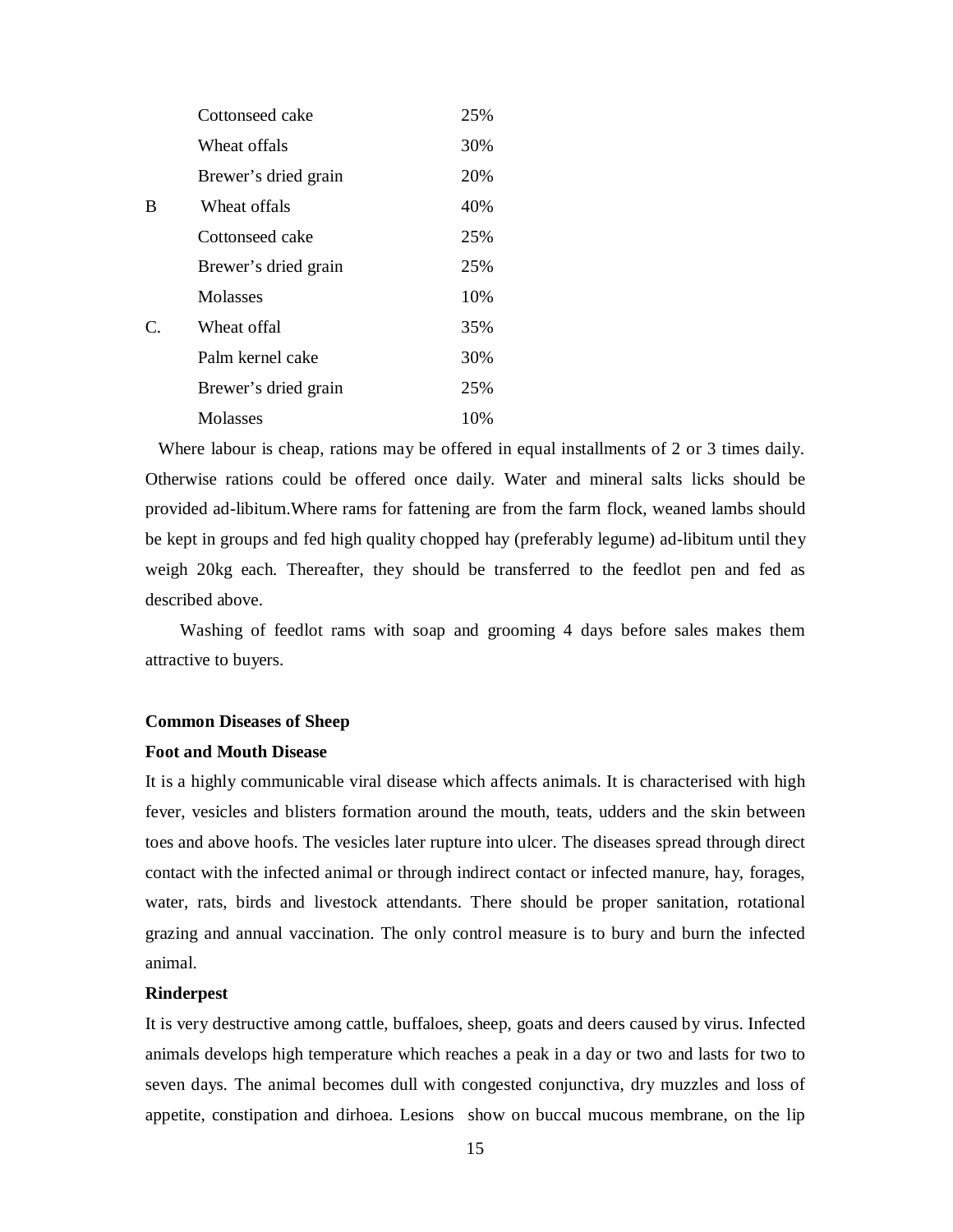and gum on the seventh to ninth day. The lesions later develop into ulcer resulting in a loss of appatite, severe dirhoea and later the animal dies. The animal should be vaccinated using Tissue Culture of Rinderpest. It must be noted that Vaccination against rinderpest is usually necessary in Africa.

#### **Anthrax**

It is caused by Bacillus antharacis (Bacteria). No symptom may be observed before the death of infected animal but black tarry exudates from the various body orifices after death. There is always an incubation period of about 1-2 weeks after which the animal dies suddenly without any sign. The animals could be treated with antibiotics. The infected animal should be burnt and buried while the premises should be thoroughly disinfected.

## **Peste des petits ruminant**

Peste des petits ruminants (PPR) is a highly contagious and infectious viral disease of domestic and wild small ruminants. It is characterized by the sudden onset of depression, fever, discharges from the eyes and nose, sores in the mouth, disturbed breathing and cough, foul-smelling diarrhoea and death. The virus which causes PPR, the peste des petits ruminants virus (PPRV), belongs to the morbillivirus group of the paramyxovirus family of viruses. It is closely related to the rinderpest virus of cattle and buffaloes, the measles virus of humans, the distemper virus of dogs and some wild carnivores, and the morbilliviruses of aquatic mammals. To date, genetic characterization of PPR virus strains has allowed them to be organized into four groups; three from Africa and one from Asia. One of the African groups of PPRV is also found in Asia. The epidemiological significance of these groupings is less clear at present than that of rinderpest virus groupings.

# **Chlamydia**, or **enzootic abortion**

This affects two–five percent of ewes. This disease has become more prevalent in the Midwest since 1970. The ewe usually is sick and won't eat for two or three days. The placenta is retained and is brown in color. The ewe usually has a vaginal discharge. Abortion occurs during the last four weeks of gestation. There is now a vaccine (killed bacterin). In case of an outbreak, antibiotics help, but the low incidence lessens its practicability.

### **PregnancyDisease**

Pregnancy disease is an upset or interference in the metabolism cycle of carbohydrates; it is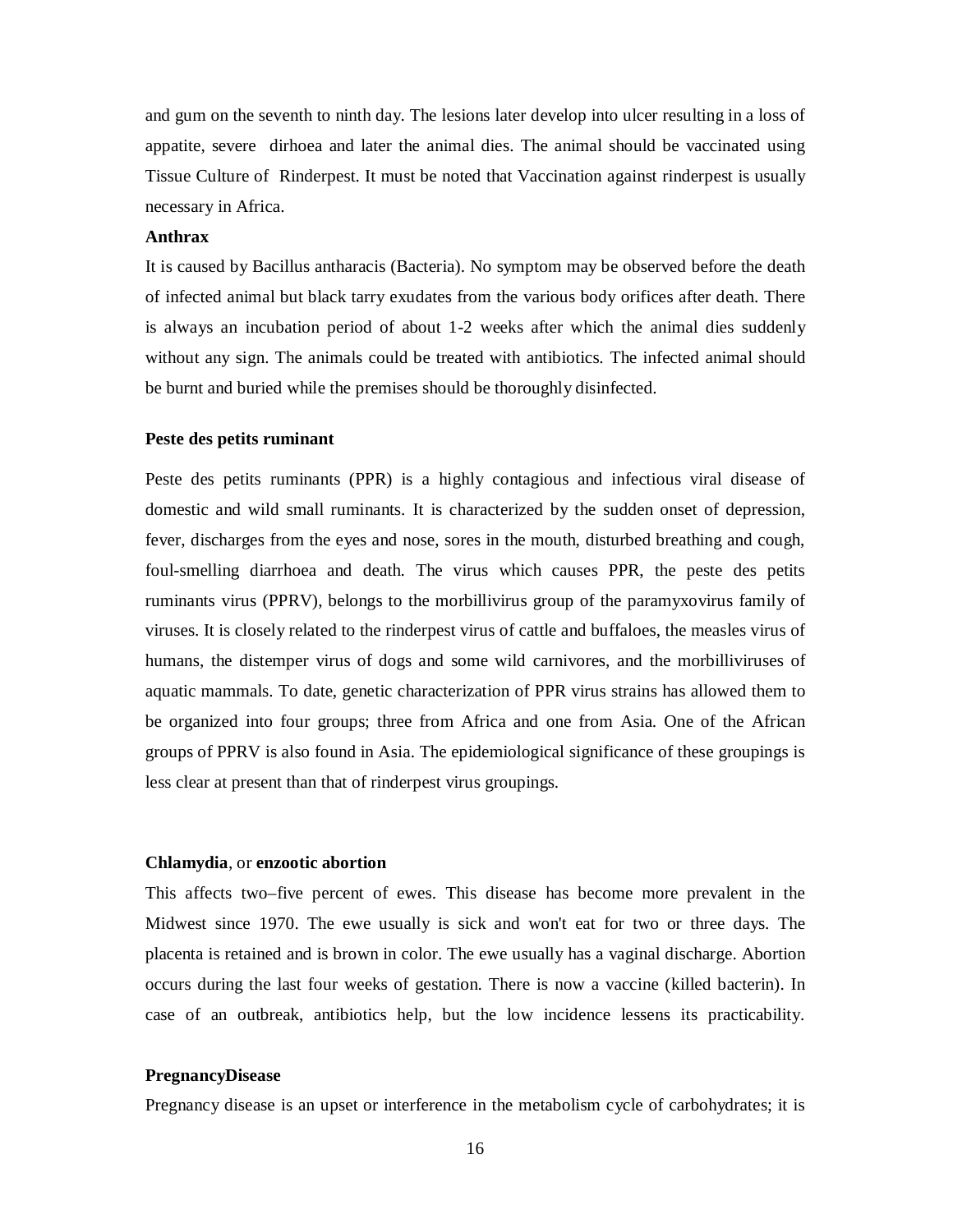not related in any way to the amount of exercise the ewe gets. In converting fatty acids and particularly body fat to glucose, ketones accumulate in the bloodstream and blood glucose levels decline. The ketones are very toxic to the ewe, resulting in death within two–five days. Pregnancy disease occurs only among ewes carrying multiple fetuses and usually only during the last four–five weeks of gestation. The ewe stops eating, which reduces her source of carbohydrate. She separates from the flock, often wanders aimlessly, and may press her head against-the-barn-or-feedbunk. Unless a ewe is treated very soon after the first signs are noticed, little can be done. Separate her from the flock, drench her with  $\frac{1}{2}$  pint propylene glycol twice a day until she eats, and offer her grain and hay. Drenching with glucose, honey, or molasses or injecting 40–50 cc of 5–10% glucose under the skin also may be used with reasonable success. If the ewe is not treated the first day, however, the prognosis is poor. To prevent pregnancy disease, keep ewes gaining weight during the last four weeks of gestation. Increase the energy intake by feeding, in addition to hay, .5–1.0 pound grain per ewe daily. **Fat ewes may be more susceptible**, because they have difficulty increasing in weight, have limited feed capacity in relation to their size, and have an abundant amount of fat-to-convert-to-energy.

#### **Mastitis**

Mastitis (acute pasteurella) is the major reason producers cull ewes. Mastitis is associated with lambs with sore mouth and incorrect "drying up" of the ewe at weaning. Minimize re infection by isolating the infected ewe and her lambs. Palpate udders in the fall and cull ewes with indications of scar tissue. Mark infected ewes at lambing time. Avoid udder injury, and cull ewes with pendulous udders. Treatment includes giving sulfamethazine at one grain per pound of body weight (two bolus), intramammary infusion of the udder (by a teat tube), or intramuscular injection of 8–10 cc of tetracycline. **Footrot**

Footrot is a grievous disease that almost defies curing. For a small flock of grade ewes, selling out and starting over is the wisest decision. Footrot is caused by two bacteria—Fusobacterium necrophorum and Bacteroides nodosus that act synergistically. F. necrophorum is common in most manure; it is very hardy and can live for years in manure. It contributes to footrot in cattle and causes thrush in horses. B. nodosus-apparently lives only in sheep hooves. It dies out in soil in two weeks. It grows very slowly, so the incubation period may be long. Foot abscesses may be caused by B. nodosus, but footrot requires the presence of both B. nodosus and F. necrophorum. Moist soil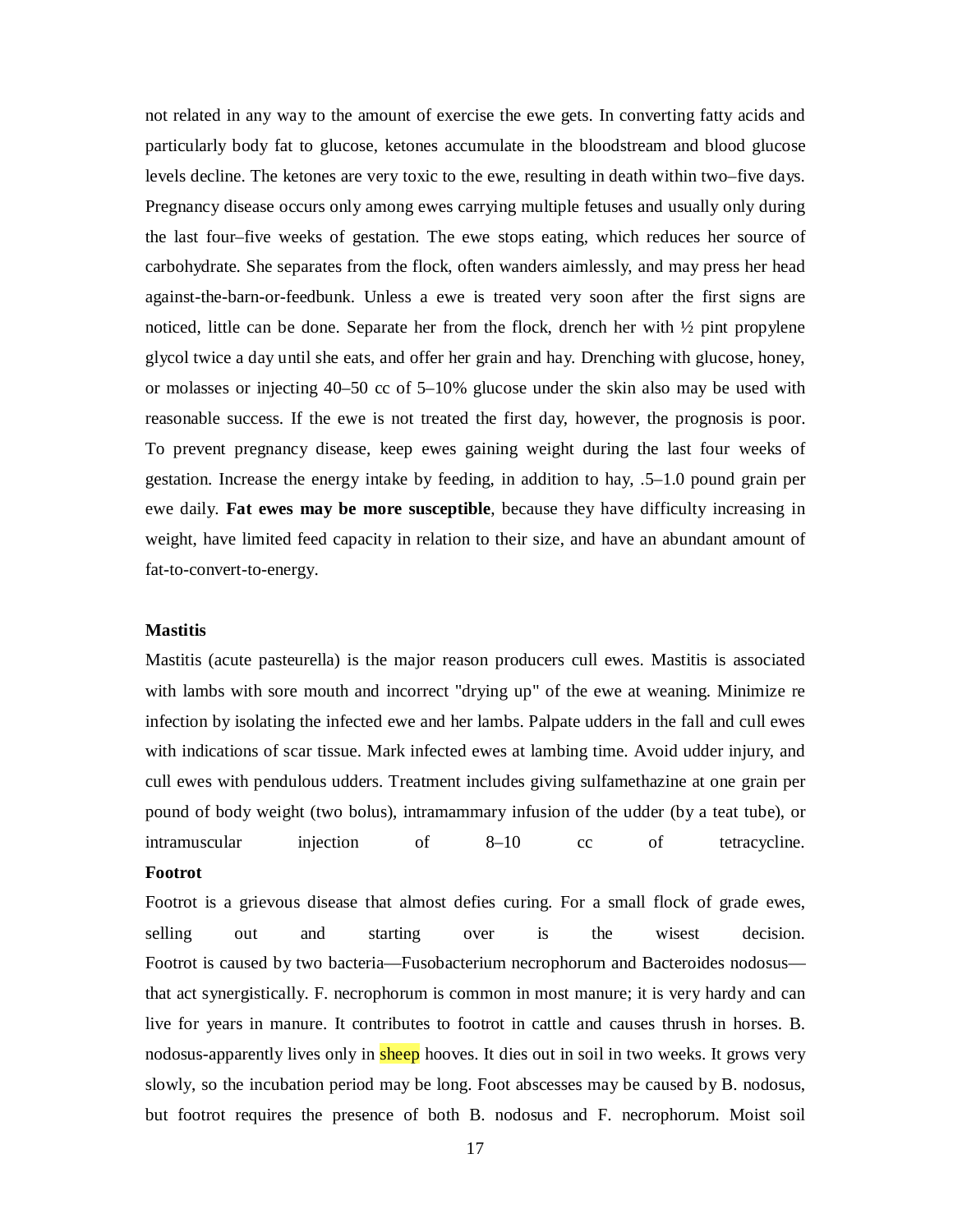conditions contribute greatly to the cause and spread of footrot. To-control-and-treat-footrot:Trim the hoof wall to the quick in all sheep. Soak affected hooves for five minutes in a foot bath containing 90% water and 10% formalin (37% formaldehyde) or 10% zinc sulfate. Zinc sulfate is as effective as formalin and is safer to-use. Isolate limpers and repeat one week later. Turn apparently cured sheep into an uncontaminated area. Doing so does create a problem, however, because some sheep thought to be clean actually still are infected. With time and moist conditions, they will reinfect other sheep.Reexamine **all** sheep and remove any limpers you initially thought were clean. Force sheep to move through a 10% zinc sulfate solution daily for 30 days. This has become the most-successful-treatment-scheme.Sell-persistent-limpers.If you sell **all** sheep, wait three weeks-before-bringing-in-new-sheep.

#### **Sore-Mouth**

Sore mouth (contagious ecthyma) is caused by a virus. Herpes ulcers develop on the lip and tongue of the lamb and on the udder of the ewe. An abrasion on the lips seems to contribute to its incidence. It is more prevalent in lambs raised on rubber nipples. Vaccinate if you have infected sheep running with susceptible sheep (young lambs). If you show sheep, vaccination is a must. For most sheep it is of little concern. Other than with baby lambs, let it run its course. It is a virus, so antibiotics are ineffective. Vaccinate at two–three days **if** you have had previous problems and have brought in unexposed sheep.

#### **Lamb-Starvation**

Lamb starvation, the **number one killer of lambs**, often is associated with lack of shepherding. Contributing-causes-are: The lamb doesn't get started (gets no colostrum). Seventy-five percent of lambs that don't get colostrum die for one reason or another. The-ewe-won't-claim-the-lamb.

# **Mastitis**

The teat is too big or is too near the ground and the lamb doesn't find it**. Sore-mouth**.

The ewe can't feed two lambs (mastitis, too little feed, etc.). Joint-injury-or-illness. Pneumonia, which often is associated with lambs that received no colostrums-and-thereby-lack-immune-bodies.

#### **Difficult-parturition**

A "genetic will to die." Actually, the majority of lambs die for no apparent reason. A